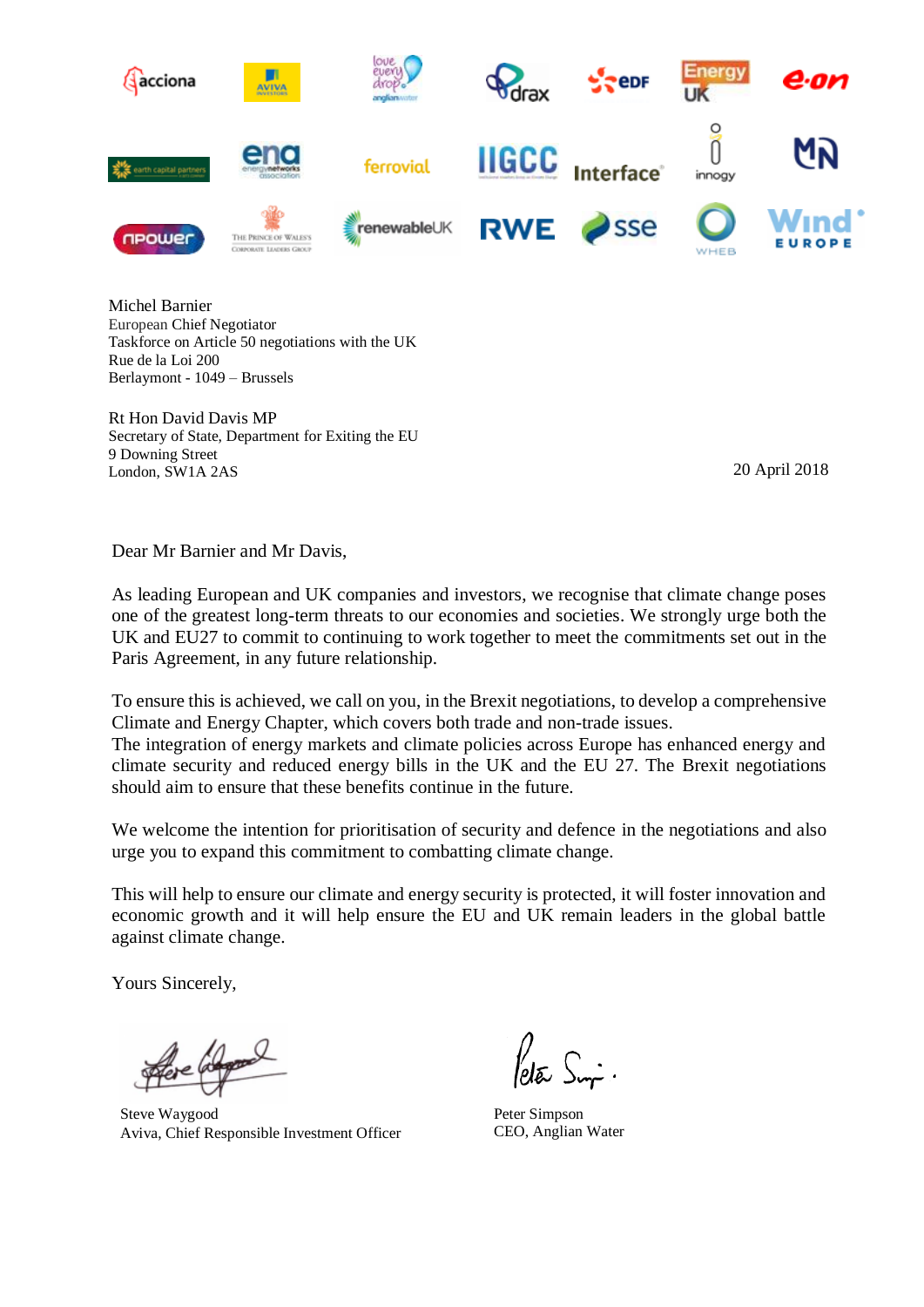Will Gardiner CEO, Drax Group

Lawrence Slade CEO, Energy UK

Neil Brown Senior Partner, Earth Capital Partners

Nigel Stansfield CEO, Interface

Paul Coffey CEO, Npower, UK Chair of Innogy

Hugh McNeil CEO, Renewable-UK

 $\mathcal{H} \mathbb{I}$  and

Alistair Phillips-Davies CEO, SSE

uh

Giles Dickson, CEO, WindEurope

Vincent Dufour Group's Senior Vice President, European Affairs, EDF

Michael Lewis CEO, E.ON UK

Stephanie Pfeiter

Stephanie Pfeifer CEO, Institutional Investors Group on Climate Change (IIGCC)

G.E.M. (Gerald) Cartigny Chief Investment Officer (CIO), MN

 $8/10^{+}$ 

Eliot Whittington Director (acting), The Prince of Wales's Corporate Leaders Group (CLG)

 $\chi_{\mathcal{Q} \vee}$ 

Tom Glover UK Country Chair, RWE

George Latham Managing Partner, WHEB